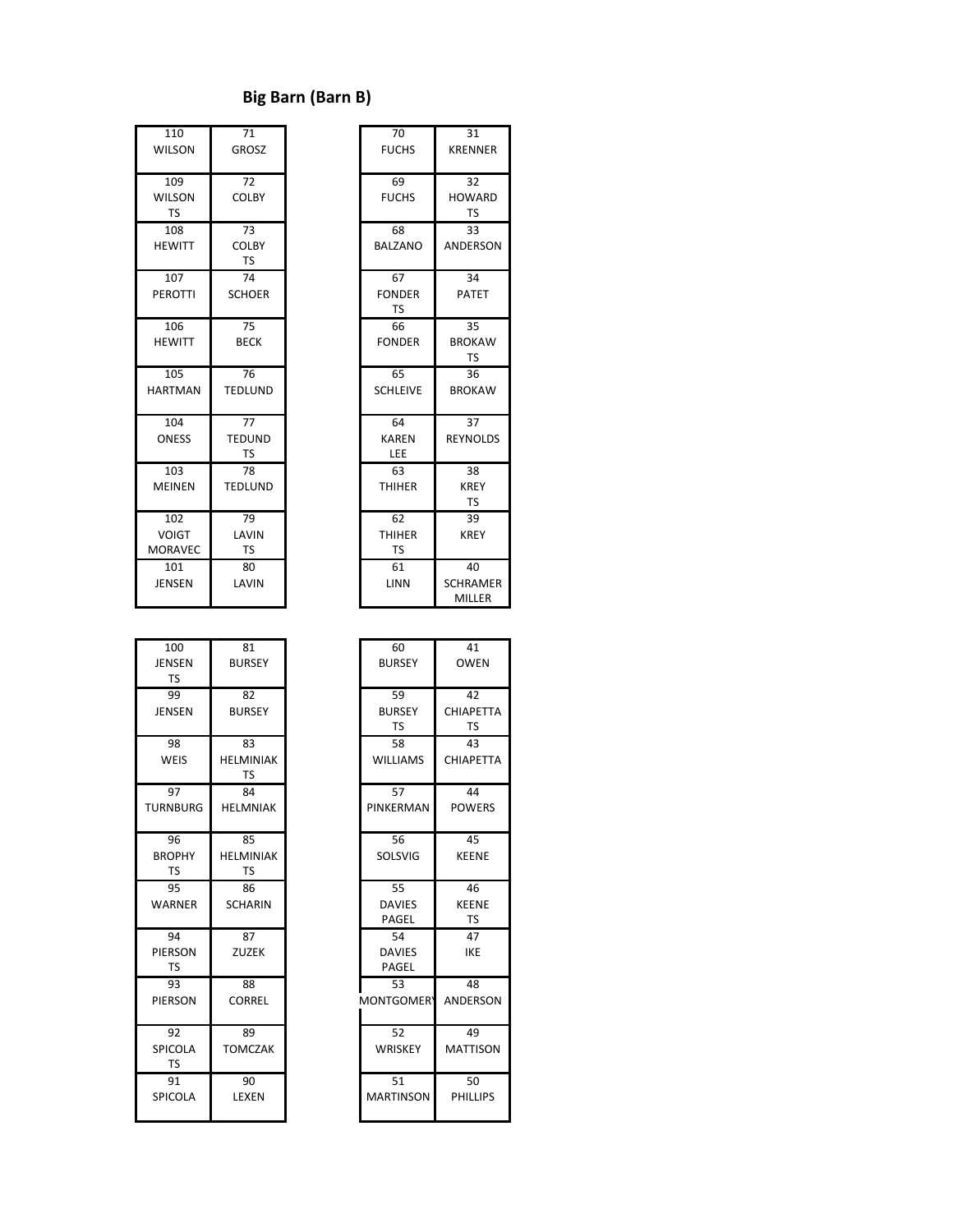## **SMALL BARN**

| <b>CHRISTIE</b><br><b>CHRISTIE</b><br><b>FISCHER</b><br><b>TS</b><br>9<br>12 <sub>2</sub><br>29<br><b>LEMIRE</b><br><b>DESOTO</b><br><b>FISCHER</b><br>13<br>8<br>28<br><b>KANDA</b><br><b>BUIE</b><br><b>FISCHER</b><br><b>TS</b><br>$\overline{7}$<br>14<br>27<br><b>BOLTIK</b><br><b>TIERNEY</b><br><b>FISCHER</b><br>15<br>6<br>26<br><b>POHLMAN</b><br><b>FRENCH</b><br><b>BAILEY</b><br>5<br>16<br>25<br><b>LEE</b><br><b>SCOTT</b><br><b>DENKE</b><br>$\overline{4}$<br>24<br>17<br><b>MARKOVICH</b><br>SALDEN-KURT.<br><b>HUNTER</b><br>3<br>18<br>23<br><b>SWAYNE</b><br>SALDEN-KURT.<br><b>WILANDER</b><br>$\overline{2}$<br>19<br>22<br><b>KOCINA</b><br><b>FOSCHI</b><br>SALDEN-KURT.<br><b>TS</b><br><b>TS</b><br>1<br>20<br>21<br><b>KOCINA</b><br><b>BLOOM</b><br><b>FOSCHI</b> | 10 | 11 | 30 |
|------------------------------------------------------------------------------------------------------------------------------------------------------------------------------------------------------------------------------------------------------------------------------------------------------------------------------------------------------------------------------------------------------------------------------------------------------------------------------------------------------------------------------------------------------------------------------------------------------------------------------------------------------------------------------------------------------------------------------------------------------------------------------------------------|----|----|----|
|                                                                                                                                                                                                                                                                                                                                                                                                                                                                                                                                                                                                                                                                                                                                                                                                |    |    |    |
|                                                                                                                                                                                                                                                                                                                                                                                                                                                                                                                                                                                                                                                                                                                                                                                                |    |    |    |
|                                                                                                                                                                                                                                                                                                                                                                                                                                                                                                                                                                                                                                                                                                                                                                                                |    |    |    |
|                                                                                                                                                                                                                                                                                                                                                                                                                                                                                                                                                                                                                                                                                                                                                                                                |    |    |    |
|                                                                                                                                                                                                                                                                                                                                                                                                                                                                                                                                                                                                                                                                                                                                                                                                |    |    |    |
|                                                                                                                                                                                                                                                                                                                                                                                                                                                                                                                                                                                                                                                                                                                                                                                                |    |    |    |
|                                                                                                                                                                                                                                                                                                                                                                                                                                                                                                                                                                                                                                                                                                                                                                                                |    |    |    |
|                                                                                                                                                                                                                                                                                                                                                                                                                                                                                                                                                                                                                                                                                                                                                                                                |    |    |    |
|                                                                                                                                                                                                                                                                                                                                                                                                                                                                                                                                                                                                                                                                                                                                                                                                |    |    |    |
|                                                                                                                                                                                                                                                                                                                                                                                                                                                                                                                                                                                                                                                                                                                                                                                                |    |    |    |
|                                                                                                                                                                                                                                                                                                                                                                                                                                                                                                                                                                                                                                                                                                                                                                                                |    |    |    |
|                                                                                                                                                                                                                                                                                                                                                                                                                                                                                                                                                                                                                                                                                                                                                                                                |    |    |    |
|                                                                                                                                                                                                                                                                                                                                                                                                                                                                                                                                                                                                                                                                                                                                                                                                |    |    |    |
|                                                                                                                                                                                                                                                                                                                                                                                                                                                                                                                                                                                                                                                                                                                                                                                                |    |    |    |
|                                                                                                                                                                                                                                                                                                                                                                                                                                                                                                                                                                                                                                                                                                                                                                                                |    |    |    |
|                                                                                                                                                                                                                                                                                                                                                                                                                                                                                                                                                                                                                                                                                                                                                                                                |    |    |    |
|                                                                                                                                                                                                                                                                                                                                                                                                                                                                                                                                                                                                                                                                                                                                                                                                |    |    |    |
|                                                                                                                                                                                                                                                                                                                                                                                                                                                                                                                                                                                                                                                                                                                                                                                                |    |    |    |
|                                                                                                                                                                                                                                                                                                                                                                                                                                                                                                                                                                                                                                                                                                                                                                                                |    |    |    |
|                                                                                                                                                                                                                                                                                                                                                                                                                                                                                                                                                                                                                                                                                                                                                                                                |    |    |    |
|                                                                                                                                                                                                                                                                                                                                                                                                                                                                                                                                                                                                                                                                                                                                                                                                |    |    |    |
|                                                                                                                                                                                                                                                                                                                                                                                                                                                                                                                                                                                                                                                                                                                                                                                                |    |    |    |
|                                                                                                                                                                                                                                                                                                                                                                                                                                                                                                                                                                                                                                                                                                                                                                                                |    |    |    |
|                                                                                                                                                                                                                                                                                                                                                                                                                                                                                                                                                                                                                                                                                                                                                                                                |    |    |    |
|                                                                                                                                                                                                                                                                                                                                                                                                                                                                                                                                                                                                                                                                                                                                                                                                |    |    |    |
|                                                                                                                                                                                                                                                                                                                                                                                                                                                                                                                                                                                                                                                                                                                                                                                                |    |    |    |
|                                                                                                                                                                                                                                                                                                                                                                                                                                                                                                                                                                                                                                                                                                                                                                                                |    |    |    |
|                                                                                                                                                                                                                                                                                                                                                                                                                                                                                                                                                                                                                                                                                                                                                                                                |    |    |    |
| <b>Aisle B</b><br><b>Aisle A</b><br>Aisle C                                                                                                                                                                                                                                                                                                                                                                                                                                                                                                                                                                                                                                                                                                                                                    |    |    |    |